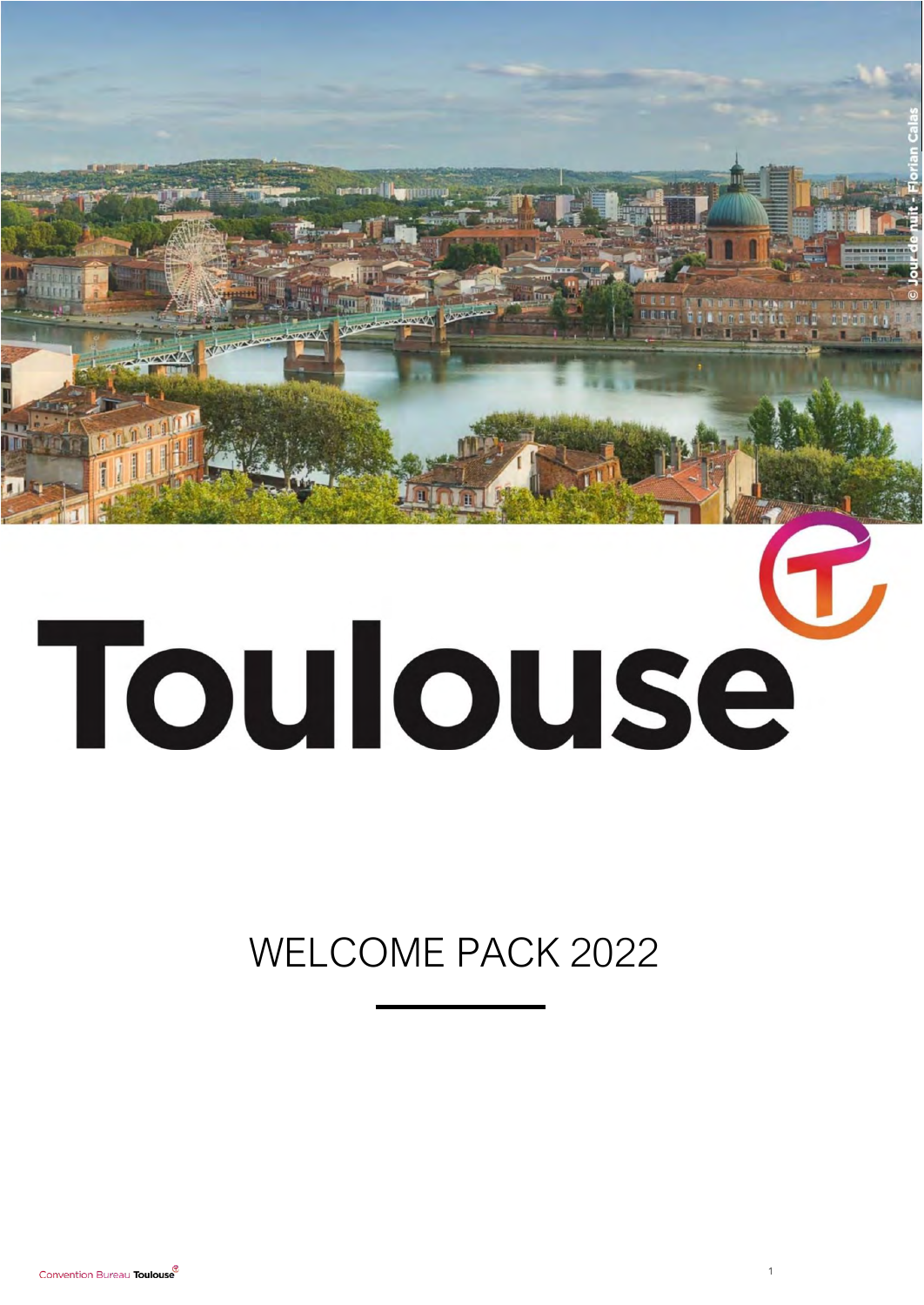# THE CONVENTION BUREAU

# THE ORGANISATION THAT'S SUPPORTS YOUR CONGRESSES

The Convention Bureau (CVB) is the gateway to the city for all those planning conventions or professional events. Its role is to offer free, customized support to "facilitate easier" for organizers (associations, agencies, companies).

- Support in building up a candidacy or a bid to host a congress including site inspections and visits
- Connecting with the destination's private and public actors
- Assistance in finding the right professionals adapted to the needs of the project
- Access to a custom management platform
- Deliver all services proposed in the Welcome Pack

The CVB aims to become your preferred partner in order to enhance the organization of your event as well as your overall « Toulouse experience ».

- Support in writing, compiling, and completing your application.
- Provision of marketing materials complete and enhance your bid (photos, videos, texts, key figures, etc.).
- Organization and full support and presence for site inspections.
- Promotion and attendance at preliminary editions.

If the bid has been won and you already have a date for your congress in Toulouse, please be sure to fully complete and return this document at least 3 months before the event

Don't hesitate to contact us if you have any questions.

# CONVENTION BUREAU

## AGENCE D'ATTRACTIVITE DE TOULOUSE METROPOLE

2, rue Alsace Lorraine 31000 TOULOUSE

[www.meetings-toulouse.com](http://www.meetings-toulouse.com/) - [cvb@toulouseatout.com](mailto:cvb@toulouseatout.com)

Tel. +33 5 81 31 30 20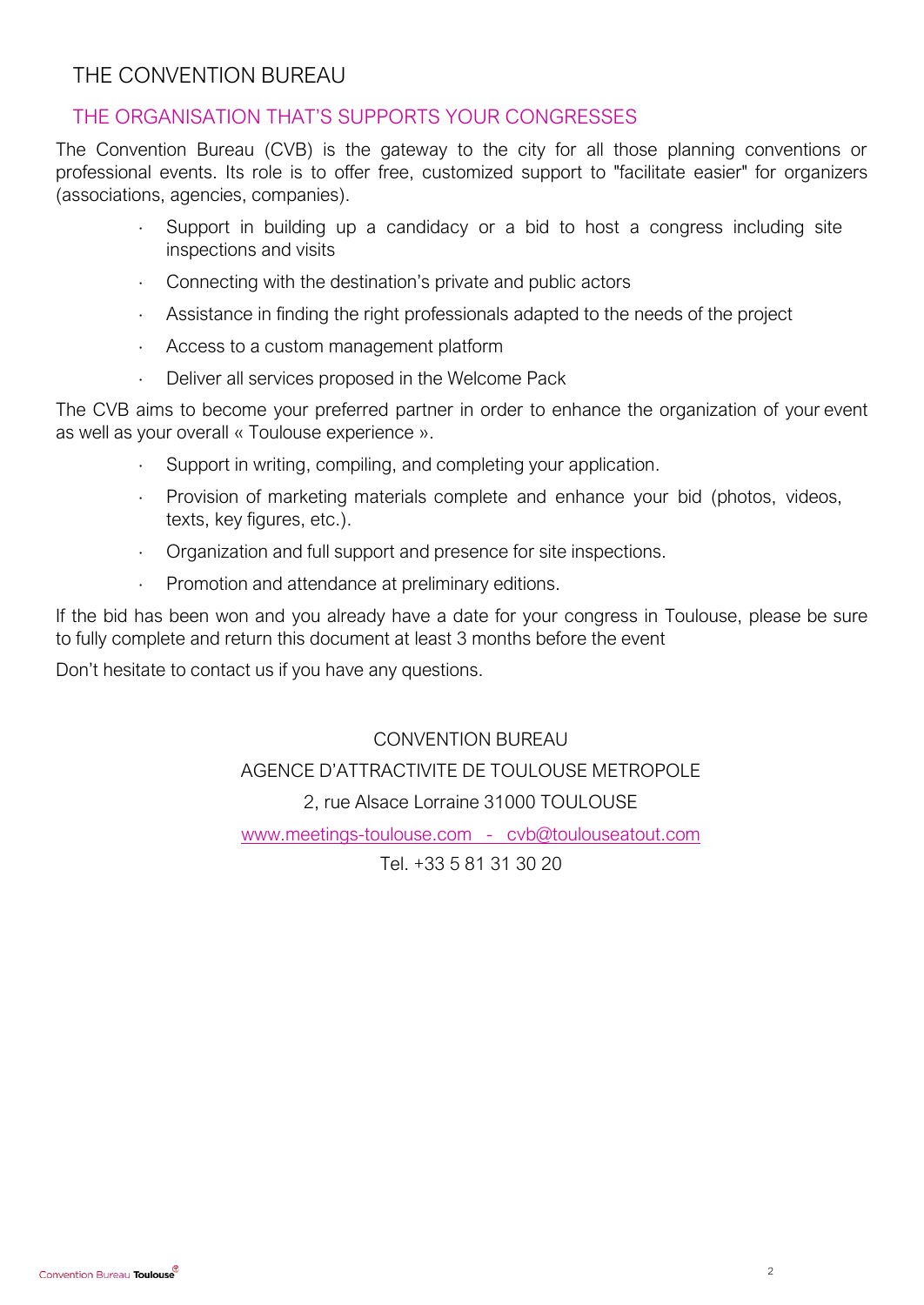| YOUR EVENT:                            |                         |                |
|----------------------------------------|-------------------------|----------------|
| Number of expected delegates:          |                         |                |
| Starting date: 01/01/2022              | Ending date: 01/01/2022 |                |
| Location or venue:                     |                         |                |
| Website:                               |                         |                |
| Frequency of the event: Unique Edition |                         |                |
| Previous editions:                     |                         |                |
| N-1 01/01/2022                         | N-2 01/01/2022          | N-3 01/01/2022 |
| Sector: Science                        |                         |                |
| If "Other", please specify:            |                         |                |
| Description of event:                  |                         |                |
|                                        |                         |                |

|                                                    | Organizing entity at local level (association, educational body, university, laboratory, company ) |  |  |
|----------------------------------------------------|----------------------------------------------------------------------------------------------------|--|--|
| Name of the supporting structure:                  |                                                                                                    |  |  |
| Telephone:                                         | Website:                                                                                           |  |  |
| Address:                                           |                                                                                                    |  |  |
| Your contact details (organizer)*                  |                                                                                                    |  |  |
| Surname:                                           | Name:                                                                                              |  |  |
| Title:                                             |                                                                                                    |  |  |
| Email:                                             |                                                                                                    |  |  |
| Mobile:                                            | Phone:                                                                                             |  |  |
| Address (if different from the organizing entity): |                                                                                                    |  |  |
| Other contact if necessary                         |                                                                                                    |  |  |
| Surname:                                           | Name:                                                                                              |  |  |
| Title:                                             |                                                                                                    |  |  |
| Email:                                             |                                                                                                    |  |  |
| Mobile:                                            | Phone:                                                                                             |  |  |
| Address (if different from the organizing entity): |                                                                                                    |  |  |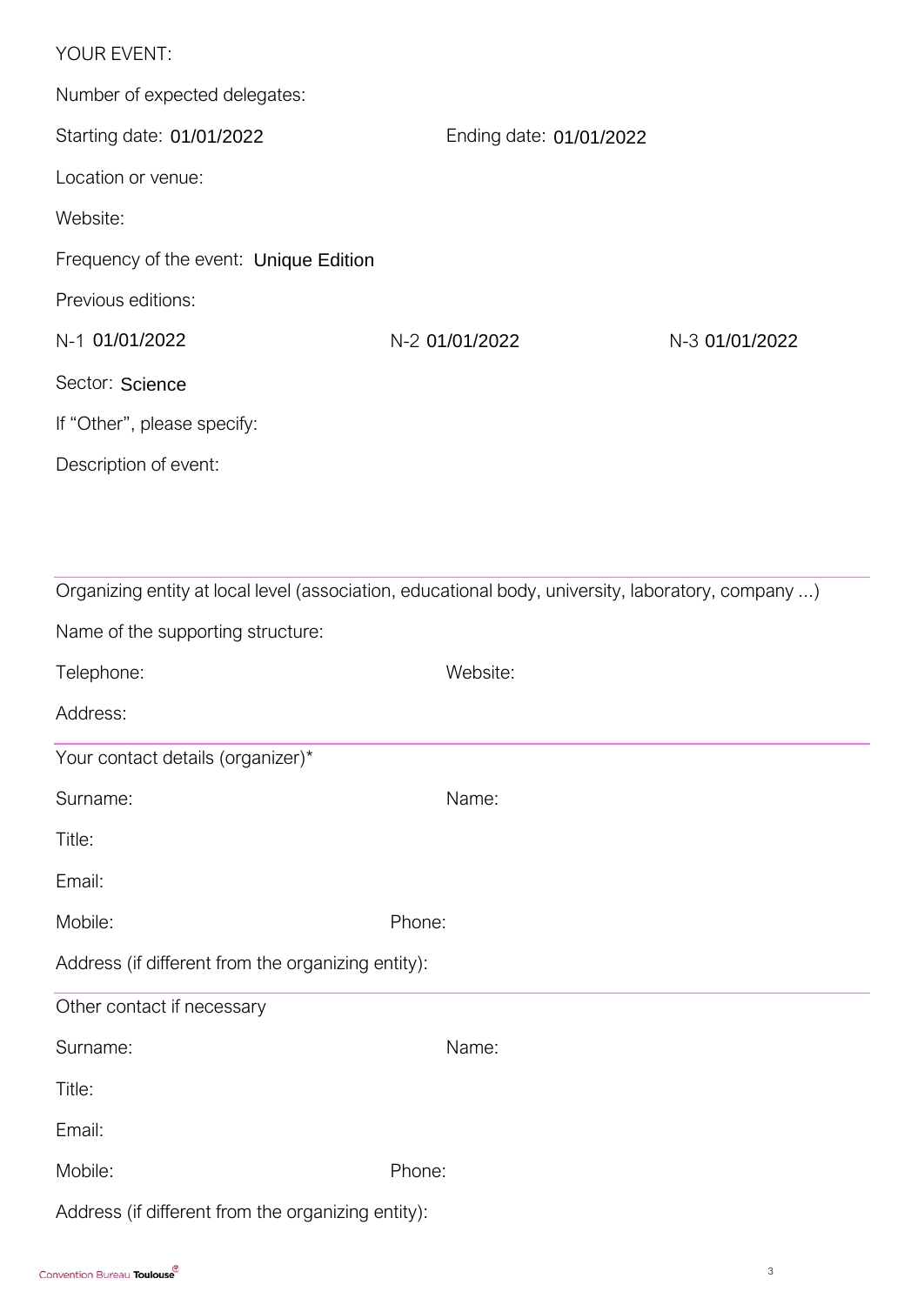# TRAVELLING TO TOULOUSE

# AIRLINE PREFERENTIAL RATES

Airlines can offer preferential rates for delegates and organisers of congresses and conventions. You can therefore choose one of the them to become your preferred airlinecarrier.

Depending on the geographical regions most of your delegates are coming from, we can help you make initial contact with one of the following airlines:

# Global meetings – Skyteam:

The online Global Meetings booking tool enables travellers to save up to 15% on the airline fares when travelling via Skyteam partners serving Toulouse: Air France,KLM, Alitalia…

# Lufthansa Group:

The online booking tool enable travellers to save up to 15% on the fares from the airline companies that are part of the Group, serving Toulouse: Lufthansa and Brussels Airlines.

# RAIL TRANSPORT OFFER

The SNCF is offering to facilitate access to its offers by providing you with a personalised widget to be integrated on the congress website. Your participants can access the entire *Oui.sncf* offerwith a single click, redirecting them to the Oui.sncf price calendar page.

# WELCOMING YOUR DELEGATES UPON ARRIVAL AT THE AIRPORT OR MATABIAU **TRAINSTATION**

**Description:** setting up welcome desks either at the airport or at Matabiau train station. The service does not include reception staff costs which are charged to the organiser.

Conditions for access: free set up of welcome desks.

Additional charged services: concierge, baggage handling.

Conditions of use: this service will be provided over two time slots of two hours on the dates of arrival of your delegates.

To be arranged:

- Site check at least one month prior to the date of arrival.
- Brief training session and list of people present (reception staff).

 $\odot$  Lufthansa

**JUL** 

AIRFRANCE / 8 KLM **Global Meetings & Events**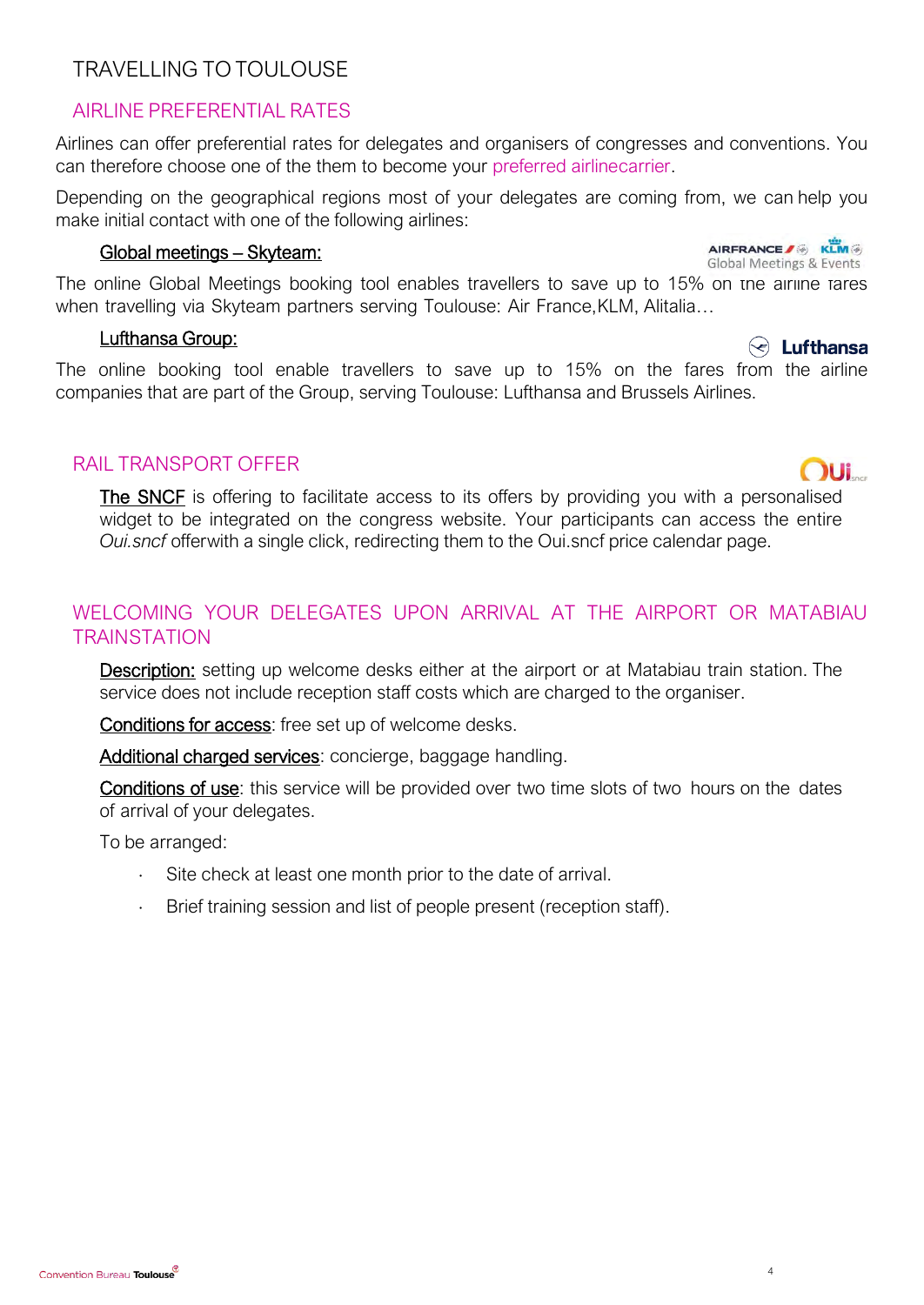# LOCAL TRANSPORTATION

# CONGRESS PASS



Description : unique Pass for all public transportation means and airport shuttles.

Enables you to provide each delegate with a « CONGRESS PASS » ticket, for the full duration of the event and for unlimited rides within the urban transportation network as well as airport shuttle bus and/or tramway.

# Conditions :

In order to benefit from free travel, the congress must:

- Gather more than 300 delegates,
- Be international
- Previous editions must have taken place in at least 3 different countries
- Receive confirmation from the Convention Bureau.

If your event does not meet the eligibility criteria, you can still contact Tisséo (urban transportation operator) in order to obtain price reductions for your delegates.

24-hour or 48-hour passes for unlimited metro, bus and tramway trips are available and can be directly purchased by congress organizers, regardless of the number of participants.



To order tickets and receive useful advice, please write to: [contact.pro@tisseo.fr](mailto:contact.pro@tisseo.fr)

# SMOOTH MOBILITY VIA TOUL OUSE BIKES

If you wish to offer your delegates other mobility alternatives such as bike rides andrentals, we can assist you in reaching the person: [www.velo.toulouse.fr](http://www.velo.toulouse.fr/)

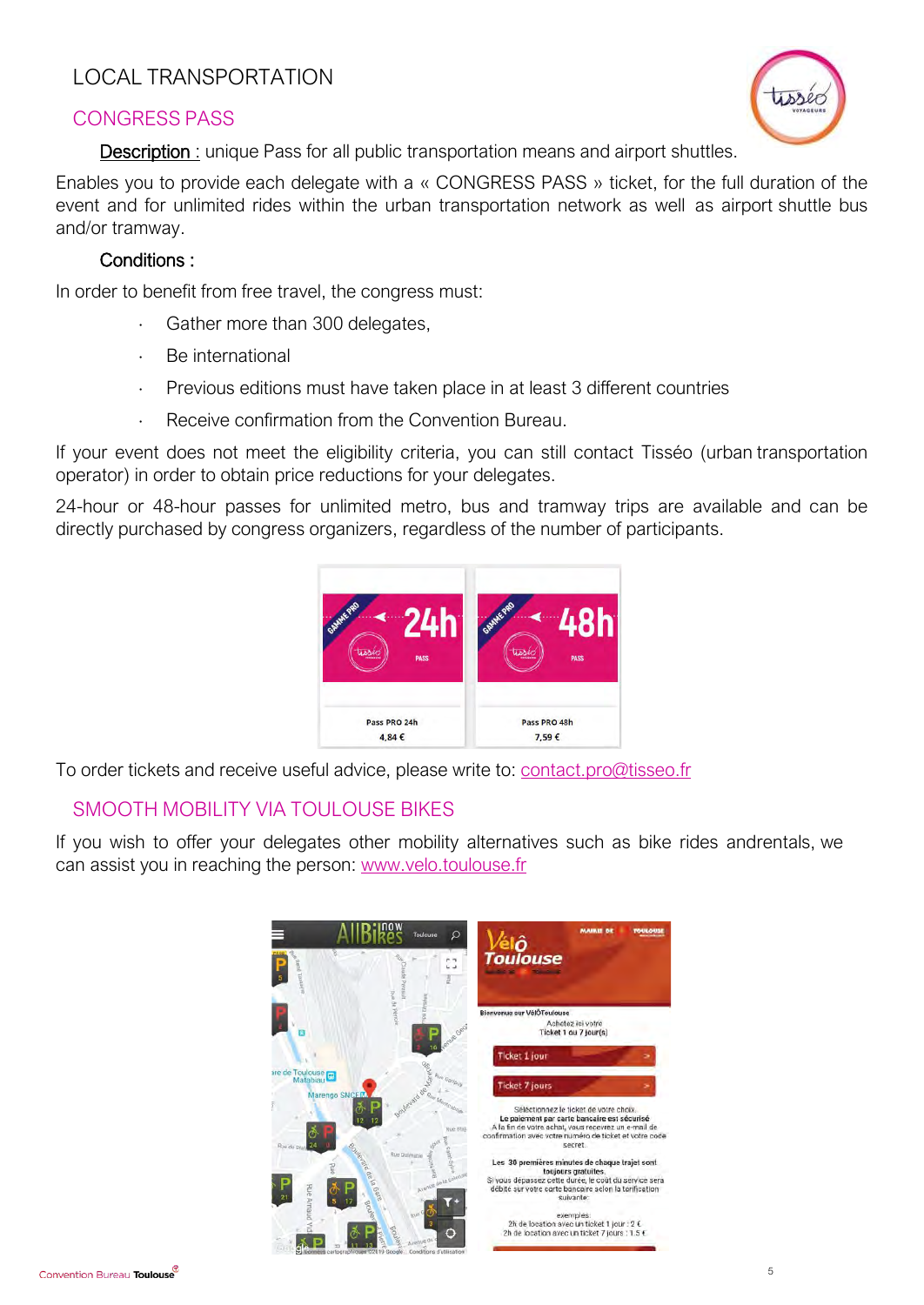# FIND YOUR BEST PROVIDERS

The Convention Bureau is ready to open the doors of Toulouse via its network of 140 partners!

In order to simplify your search for service providers, hotels, venues, caterers, technical service providers, PCOs and event agencies, we put you in contact with the most suited partner corresponding to your needs.

Concerning accommodation for your delegates, we can submit quotations to hotels in accordance to your specifications via a dedicated platform. You can then choose the hotels you will include on your website, enabling participants to view all options and book their rooms at preferential rates.

# WELCOMING COCKTAIL AT THE CITY HALL (SALLE DES ILLUSTRES)

Description: For all requests for a reception in the Salle des Illustres at the Capitole, City Hall, please send a letter of request to :

jean-luc.moudenc@mairie-toulouse.fr

All receptions in the Salle d[es Illustres are subject to decision a](mailto:jean-luc.moudenc@mairie-toulouse.fr)nd validation by the relevant departments of the Town Hall; you will be informed directly by mail of the decisions taken.

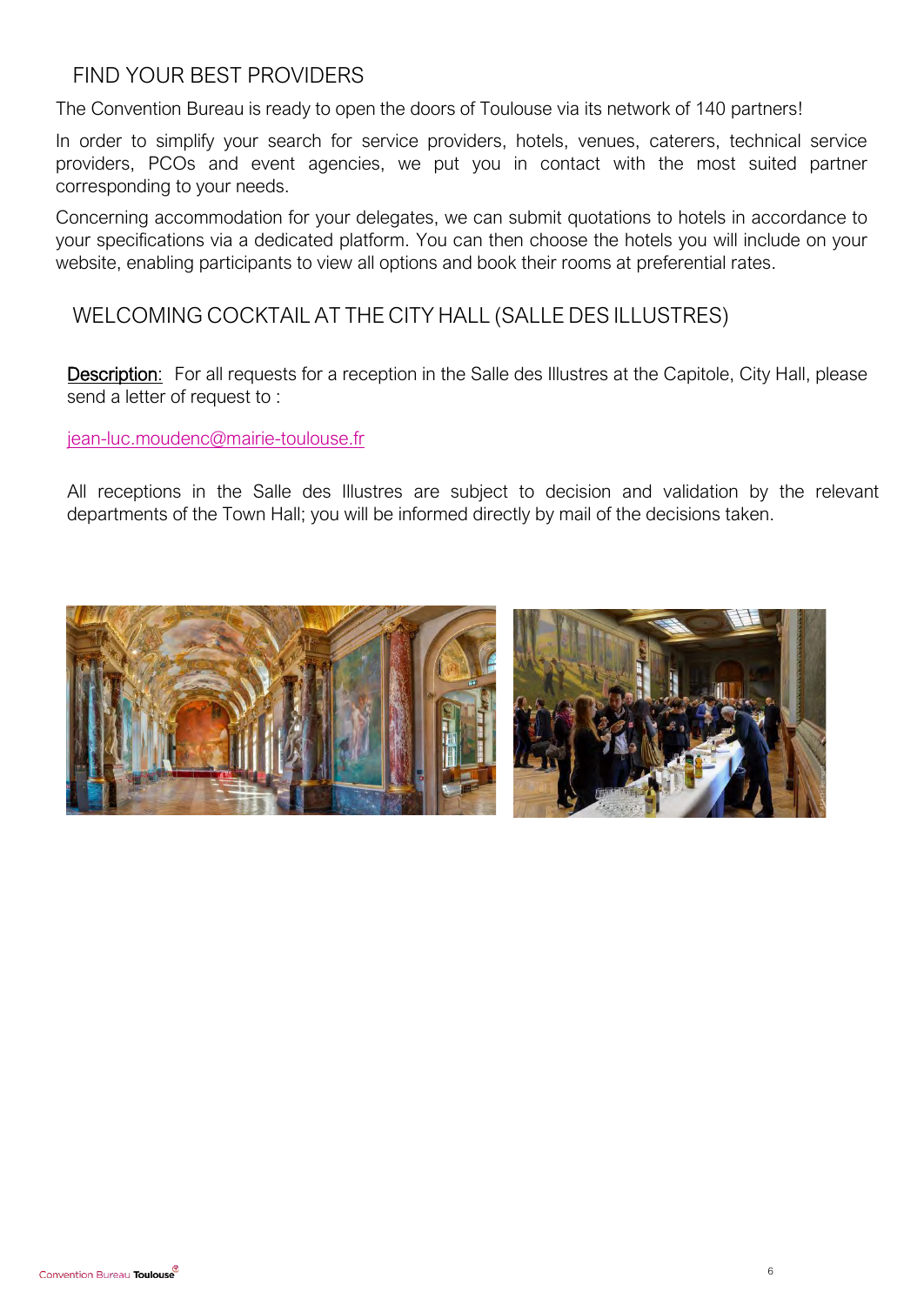# REQUEST FOR TOURISTIC DOCUMENTATION

# PLEASE INDICATE YOUR DOCUMENT PREFERENCE (SUBJECT TO AVAILABLE STOCK)

| Toulouse Magazine   | Tourist Map |
|---------------------|-------------|
| Quantity:           | Quantity:   |
|                     |             |
| Preferred language: |             |



Preferred date for pick-up:

Pick-up location and address: Tourist Office - Donjon du Capitole Square Charles de Gaulle 31000 Toulouse



This form concerns papers documents only; you can download digital version on the "organizer kit"

You will receive an email from the relevant department when your documents are available for pickup, approximately 10 days prior to your event. You may then come and collect your documentation at the Tourist Office.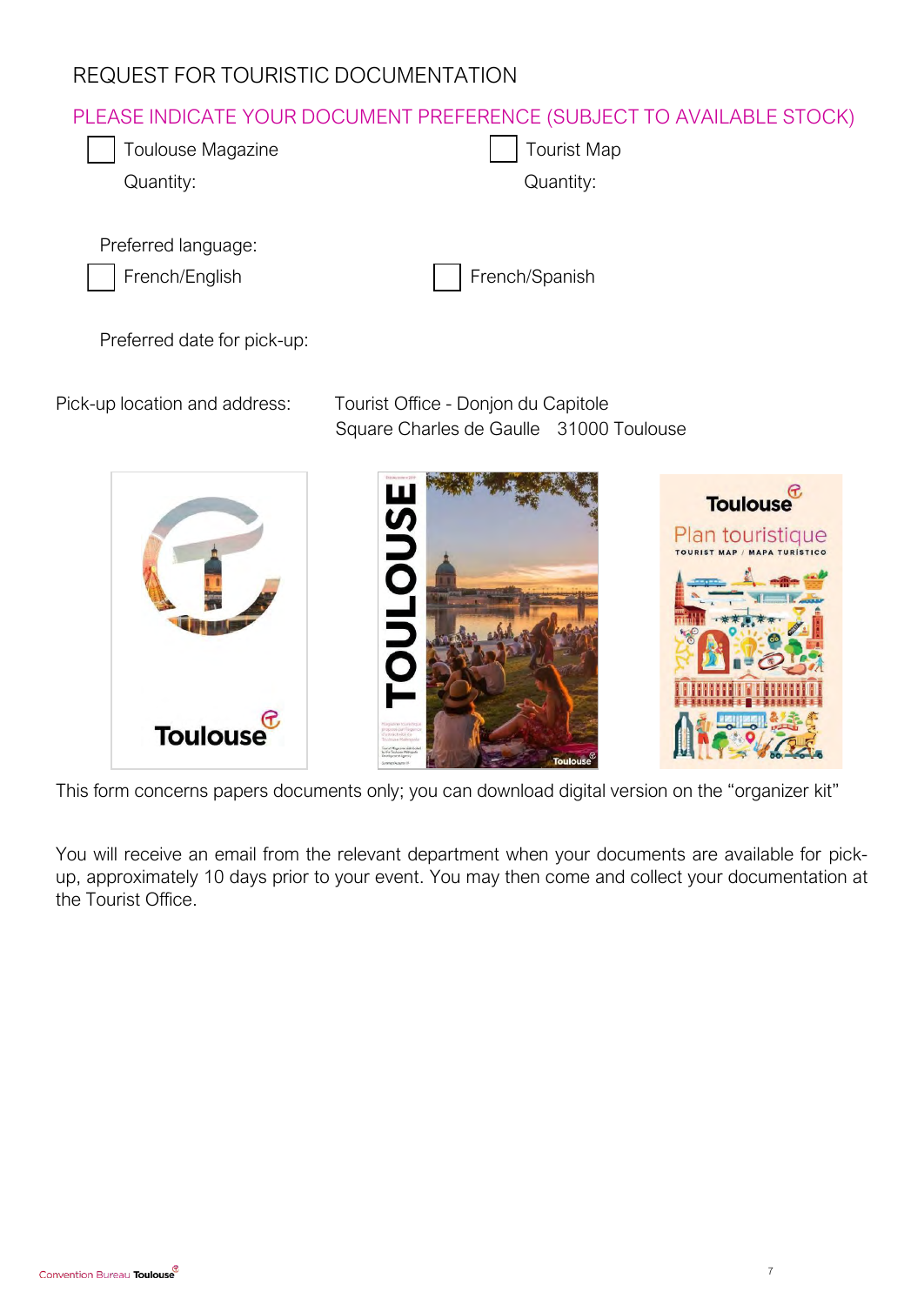# TOURIST OFFERS / SOCIAL PROGRAM

We can put you in contact with the relevant tourist services: visits, congress programs, accompanying program. The Tourist Office as well as Pays d'Oc and Manatour Group can propose tailor-made visits and programs.

2 HOURS TO DISCOVER THE CITY



# GREAT MONUMENTS<br>OF TOULOUSE

After seeing the Place du Capitole, the basilica of Saint-Sernin and the Jacobins church, from the banks of the River Garonne you can admire the splendid views of the most iconic monuments of Toulouse



# A LITTLE TOUR IN THE<br>COURTYARDS

A courtyard that is practically hidden, an unexpected courtyard, a courtyard that is no more, cloistered courtyards, a simple little courtyard... You may have already guessed that this is a trail through the city in search of its courtyards!



#### IN THE HEART OF THE **SAINT-ÉTIENNE QUARTER**

Visit the cathedral and its discreetly charming neighbourhood. This tour goes far from the bustle of city life and is studded with narrow streets, small squares and former official buildings that should not be overlooked.



**AVETOLOSA** 

The year is 50 B.C. All of Gaul is occupied by the Romans. And yes, that includes Tolosa! Across the city and at the Musée Saint-Raymond we can retrace the history of these ancient times together.



**GRAFF TOUR** 

Street art has made itself at home on our walls. Discover its origins and its codes, the artists that have defined Toulouse from the 1990s and the artworks that are still visible on our streets, some created during festivals like Latino Graff or Rose Béton.

#### The visitor's opinion

This visit in pairs is extremely rich and interesting for all members of the public, whether they are experts or novices. The use of a coach allows visitors to access a greater number of works. It was really a beautiful, original and instruc-

#### **FISSO**

on 27/04/2018 "Graff tour" visit<mark>.</mark><br>Posted on our web site.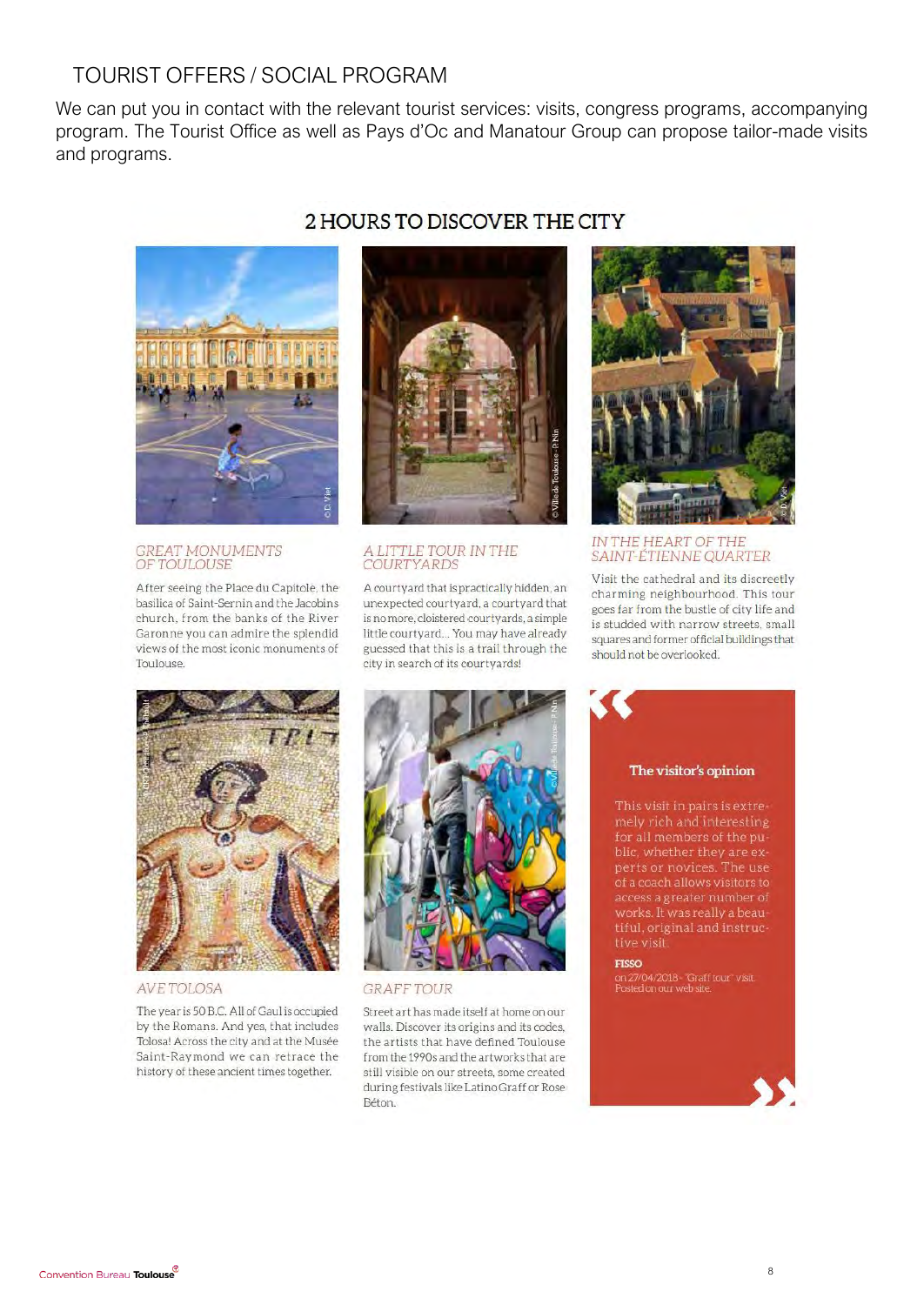

# TOURIST PASS

With the Tourist Pass each visiting delegate can take advantage of the «good deals» for its stay in Toulouse.

Visits, culture and transport. An unlimited Toulouse Experience!

- . Includes all public transports ·
- Free access to Museums and monuments·
- A wide array choice for entertainment at preferential rates
- A guided tour of your choice listed in the Tourist Office program



# ww[w.toulouse-visit.com/pass-tourisme](http://www.toulouse-visit.com/pass-tourisme)

# ORCHESTRE NATIONAL DU CAPITOLE - THÉÂTRE DU CAPITOLE



Take advantage of discounts at the Capitole National Theatre for tickets purchased for a sameshow (operas, ballets, concerts)

# [www.theatreducapitole.fr -](http://www.theatreducapitole.fr/)- onct.toulouse.fr

# TOULOUSE SOUVENIR SHOPPING

Please contact us for updated information concerning preferential rates on brands and products.



**WHAT CAN I TAKE HOME WITH ME?**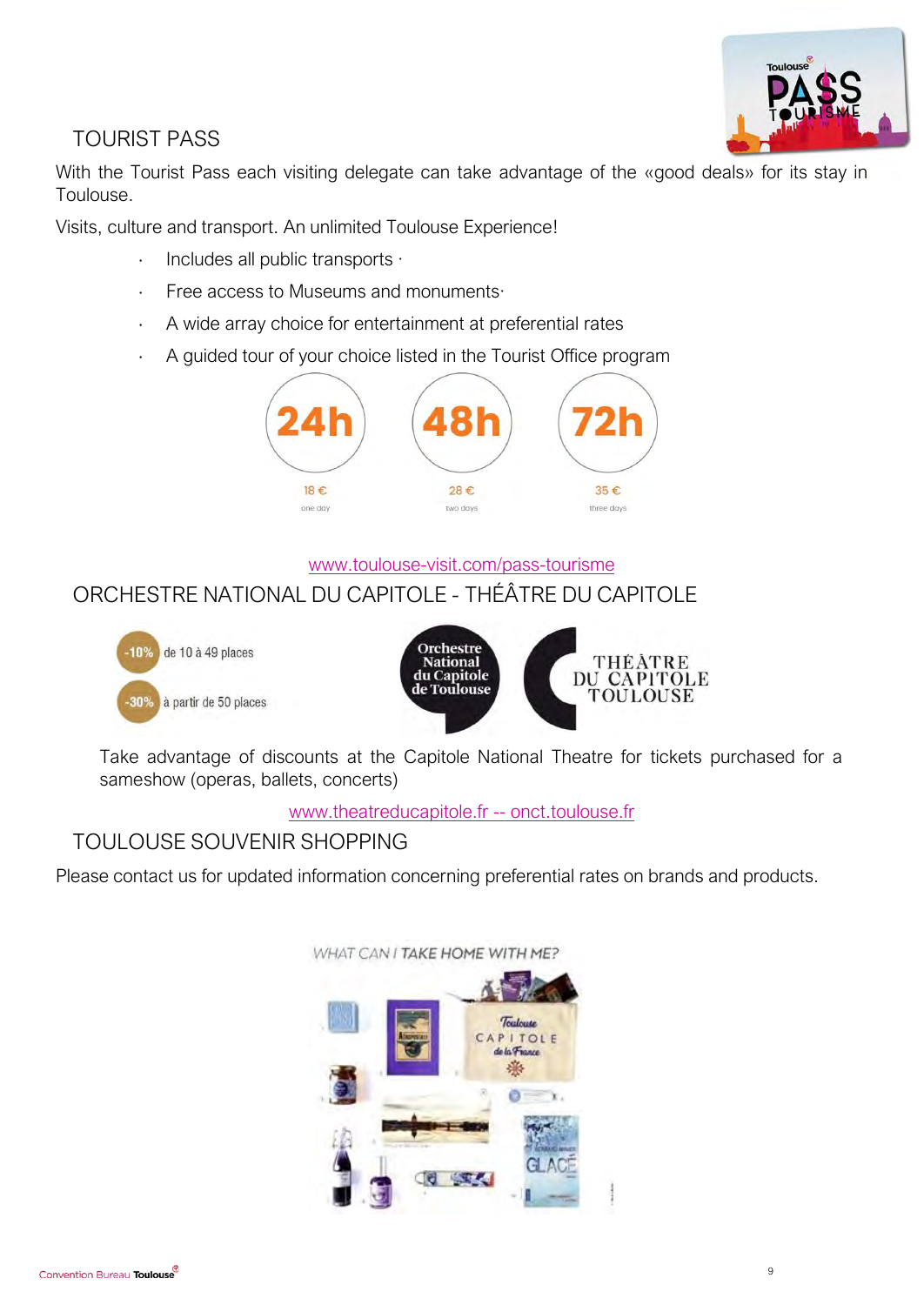# YOUR COMMUNICATION TOOLS

# MARKETING ELEMENTS

### Don't hesitate to ask for the Organizer Kit !

One's of the Convention Bureau role is to "make the city easier" for you, and to do this we have prepared a turnkey organizer's kit. This kit brings together all the marketing elements to help you communicate about Toulouse as a destination and provide the right information for your delegates.





You will find a wide range of documentary resources and communication elements to help you develop your materials.

# **ICCA**



 In compliance with the development policy of the destination, we reference all events taking place in Toulouse bearing links with ICCA (International Congress & Convention Association) in order to position Toulouse on the global ranking of cities hosting international congresses.